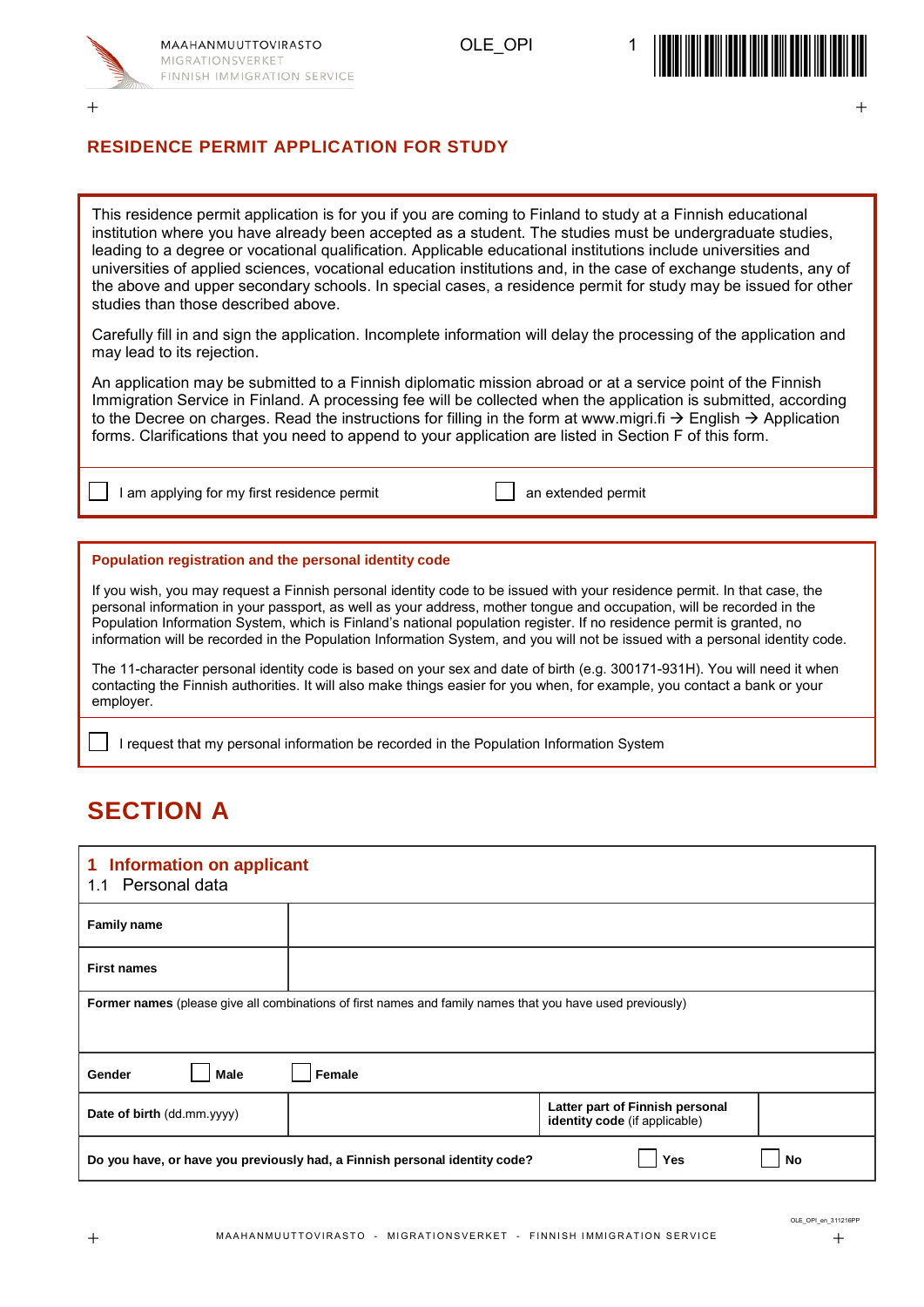

 $+$  +  $+$  +  $+$  +  $+$  +  $+$  +  $+$  +  $+$  +  $+$  +  $+$  +  $+$  +  $+$  +  $+$  +  $+$  +  $+$  +  $+$  +  $+$  +  $+$  +  $+$  +  $+$  +  $+$  +  $+$  +  $+$  +  $+$  +  $+$  +  $+$  +  $+$  +  $+$  +  $+$  +  $+$  +  $+$  +  $+$  +  $+$  +  $+$  +  $+$  +  $+$  +  $+$  +  $+$  +

| <b>Country of</b><br>birth                                                                                                                                            |                                                               |           | Place of birth                                                                                        |                |         |                |     |                                                                               |
|-----------------------------------------------------------------------------------------------------------------------------------------------------------------------|---------------------------------------------------------------|-----------|-------------------------------------------------------------------------------------------------------|----------------|---------|----------------|-----|-------------------------------------------------------------------------------|
| <b>Current citizenship(s)</b>                                                                                                                                         |                                                               |           |                                                                                                       |                |         |                |     |                                                                               |
| Former citizenship(s)                                                                                                                                                 |                                                               |           |                                                                                                       |                |         |                |     |                                                                               |
| Is either one of your parents a current or former Finnish citizen?                                                                                                    |                                                               |           |                                                                                                       |                |         |                | Yes | <b>No</b>                                                                     |
| <b>Marital status</b><br><b>Single</b><br><b>Married</b>                                                                                                              |                                                               |           | <b>Divorced</b><br>Registered relationship between two people of the same gender                      |                |         | Widow(er)      |     | Cohabitation                                                                  |
|                                                                                                                                                                       |                                                               |           |                                                                                                       |                |         |                |     |                                                                               |
| <b>Occupation and/or training</b>                                                                                                                                     |                                                               |           |                                                                                                       |                |         |                |     |                                                                               |
| <b>Mother tongue</b>                                                                                                                                                  |                                                               |           |                                                                                                       |                | Finnish | <b>Swedish</b> |     | Transaction language in matters related to this application<br><b>English</b> |
| 1.2 Information on passport                                                                                                                                           |                                                               |           |                                                                                                       |                |         |                |     |                                                                               |
| Passport no.                                                                                                                                                          |                                                               |           |                                                                                                       |                |         |                |     |                                                                               |
|                                                                                                                                                                       | Official or diplomatic passport no.                           |           |                                                                                                       |                |         |                |     |                                                                               |
|                                                                                                                                                                       | Refugee's travel document no.                                 |           |                                                                                                       |                |         |                |     |                                                                               |
| Alien's passport no.                                                                                                                                                  |                                                               |           |                                                                                                       |                |         |                |     |                                                                               |
|                                                                                                                                                                       | Other, specify type and number                                |           |                                                                                                       |                |         |                |     |                                                                               |
| <b>Country of issue</b><br>Date of issue<br>Authority of issue                                                                                                        |                                                               |           |                                                                                                       | Date of expiry |         |                |     |                                                                               |
|                                                                                                                                                                       |                                                               |           |                                                                                                       |                |         |                |     |                                                                               |
|                                                                                                                                                                       | No valid passport (Why not? Please give details in section 5) |           |                                                                                                       |                |         |                |     |                                                                               |
| 1.3 Contact information for processing and deciding on the application                                                                                                |                                                               |           |                                                                                                       |                |         |                |     |                                                                               |
|                                                                                                                                                                       |                                                               |           | If your contact information changes, immediately notify the authority that received your application. |                |         |                |     |                                                                               |
| Contact information in your country of nationality or residence                                                                                                       |                                                               |           |                                                                                                       |                |         |                |     |                                                                               |
| <b>Street address</b>                                                                                                                                                 |                                                               |           |                                                                                                       |                |         |                |     |                                                                               |
| Post code                                                                                                                                                             |                                                               | City/town |                                                                                                       |                |         | Country        |     |                                                                               |
| Telephone number                                                                                                                                                      |                                                               |           | E-mail                                                                                                |                |         |                |     |                                                                               |
| <b>Contact information in Finland</b>                                                                                                                                 |                                                               |           |                                                                                                       |                |         |                |     |                                                                               |
| <b>Street address</b>                                                                                                                                                 |                                                               |           |                                                                                                       |                |         |                |     |                                                                               |
| Post code                                                                                                                                                             |                                                               | City/town |                                                                                                       |                |         |                |     |                                                                               |
| Telephone number                                                                                                                                                      |                                                               |           | E-mail                                                                                                |                |         |                |     |                                                                               |
| Place of transaction and notification abroad. Please state the Finnish mission abroad with which you are in contact regarding matters<br>related to this application. |                                                               |           |                                                                                                       |                |         |                |     |                                                                               |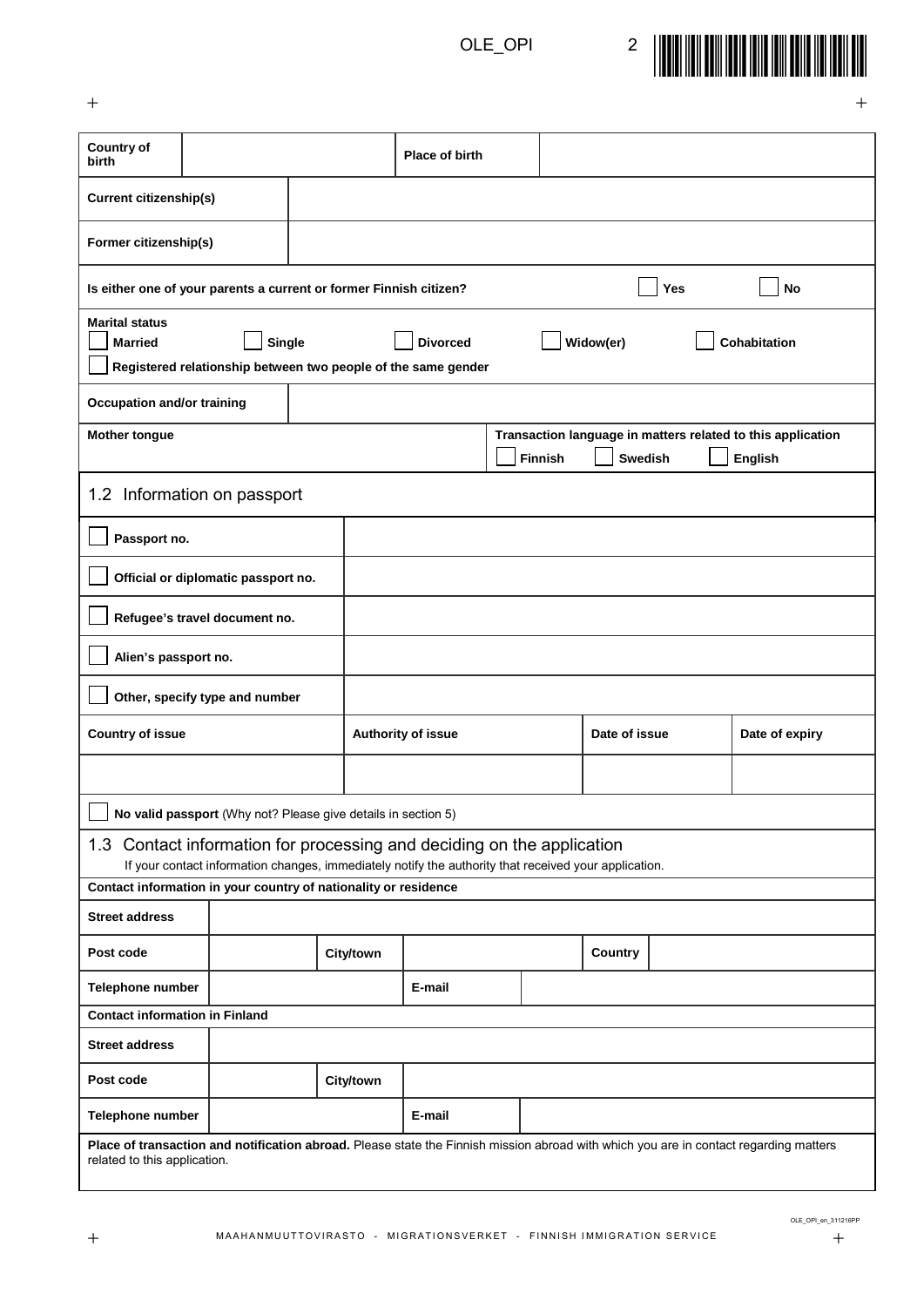

 $+$  +  $+$  +  $+$  +  $+$  +  $+$  +  $+$  +  $+$  +  $+$  +  $+$  +  $+$  +  $+$  +  $+$  +  $+$  +  $+$  +  $+$  +  $+$  +  $+$  +  $+$  +  $+$  +  $+$  +  $+$  +  $+$  +  $+$  +  $+$  +  $+$  +  $+$  +  $+$  +  $+$  +  $+$  +  $+$  +  $+$  +  $+$  +  $+$  +  $+$  +  $+$  +  $+$  +  $+$  +

| 1.4 Beginning and duration of residence in Finland, and possible earlier residence<br>Please fill this in if you are applying for your first residence permit.                    |                                                                                                                                                                          |                    |               |                                 |                                 |
|-----------------------------------------------------------------------------------------------------------------------------------------------------------------------------------|--------------------------------------------------------------------------------------------------------------------------------------------------------------------------|--------------------|---------------|---------------------------------|---------------------------------|
| When do you intend to move to Finland (dd.mm.yyyy)?                                                                                                                               |                                                                                                                                                                          |                    |               |                                 |                                 |
| If you are already in Finland and are applying for your first residence permit, you must fill in a response to refusal of entry (form<br>MP_1) and append it to your application. |                                                                                                                                                                          |                    |               |                                 |                                 |
| How long do you intend to stay in Finland (dd.mm.yyyy or duration)?                                                                                                               |                                                                                                                                                                          |                    |               |                                 |                                 |
|                                                                                                                                                                                   |                                                                                                                                                                          |                    |               |                                 |                                 |
| <b>No</b><br>Have you previously resided in Finland with a residence permit?<br>Yes                                                                                               |                                                                                                                                                                          |                    |               |                                 |                                 |
| 2 Information on family members                                                                                                                                                   |                                                                                                                                                                          |                    |               |                                 |                                 |
| 2.1 Spouse                                                                                                                                                                        |                                                                                                                                                                          |                    |               | No spouse                       |                                 |
| <b>Family name</b>                                                                                                                                                                |                                                                                                                                                                          | <b>First names</b> |               |                                 |                                 |
|                                                                                                                                                                                   |                                                                                                                                                                          |                    |               |                                 |                                 |
| <b>Former names</b>                                                                                                                                                               |                                                                                                                                                                          |                    |               |                                 |                                 |
|                                                                                                                                                                                   |                                                                                                                                                                          |                    |               |                                 |                                 |
|                                                                                                                                                                                   |                                                                                                                                                                          |                    |               | Latter part of Finnish personal |                                 |
| Date of birth (dd.mm.yyyy)                                                                                                                                                        |                                                                                                                                                                          |                    |               | identity number (if applicable) |                                 |
|                                                                                                                                                                                   |                                                                                                                                                                          |                    |               |                                 |                                 |
| Country and place of birth                                                                                                                                                        |                                                                                                                                                                          |                    |               |                                 |                                 |
| <b>Current citizenship(s)</b>                                                                                                                                                     |                                                                                                                                                                          |                    |               |                                 |                                 |
| My spouse<br>Is in Finland                                                                                                                                                        | Is applying for / intends to apply for a Finnish residence permit                                                                                                        |                    |               |                                 | Will not move to Finland        |
| 2.2 Underaged children                                                                                                                                                            |                                                                                                                                                                          |                    |               | No children                     |                                 |
|                                                                                                                                                                                   | Please declare all your underaged children regardless of whether you are applying for a Finnish residence permit for them or not.                                        |                    |               |                                 |                                 |
|                                                                                                                                                                                   | There is a separate application form for children's residence permits. See www.migri.fi $\rightarrow$ English $\rightarrow$ Application forms $\rightarrow$ Family ties. |                    |               |                                 |                                 |
| First name Family name                                                                                                                                                            |                                                                                                                                                                          |                    | Date of birth |                                 |                                 |
|                                                                                                                                                                                   |                                                                                                                                                                          |                    |               |                                 | Simultaneous application        |
|                                                                                                                                                                                   |                                                                                                                                                                          |                    |               |                                 | Simultaneous application        |
|                                                                                                                                                                                   |                                                                                                                                                                          |                    | ٠             |                                 | <b>Simultaneous application</b> |
|                                                                                                                                                                                   |                                                                                                                                                                          |                    |               |                                 | Simultaneous application        |
|                                                                                                                                                                                   |                                                                                                                                                                          |                    |               |                                 | <b>Simultaneous application</b> |

**If you have more than five children, enclose the information on the remaining children in a separate appendix.**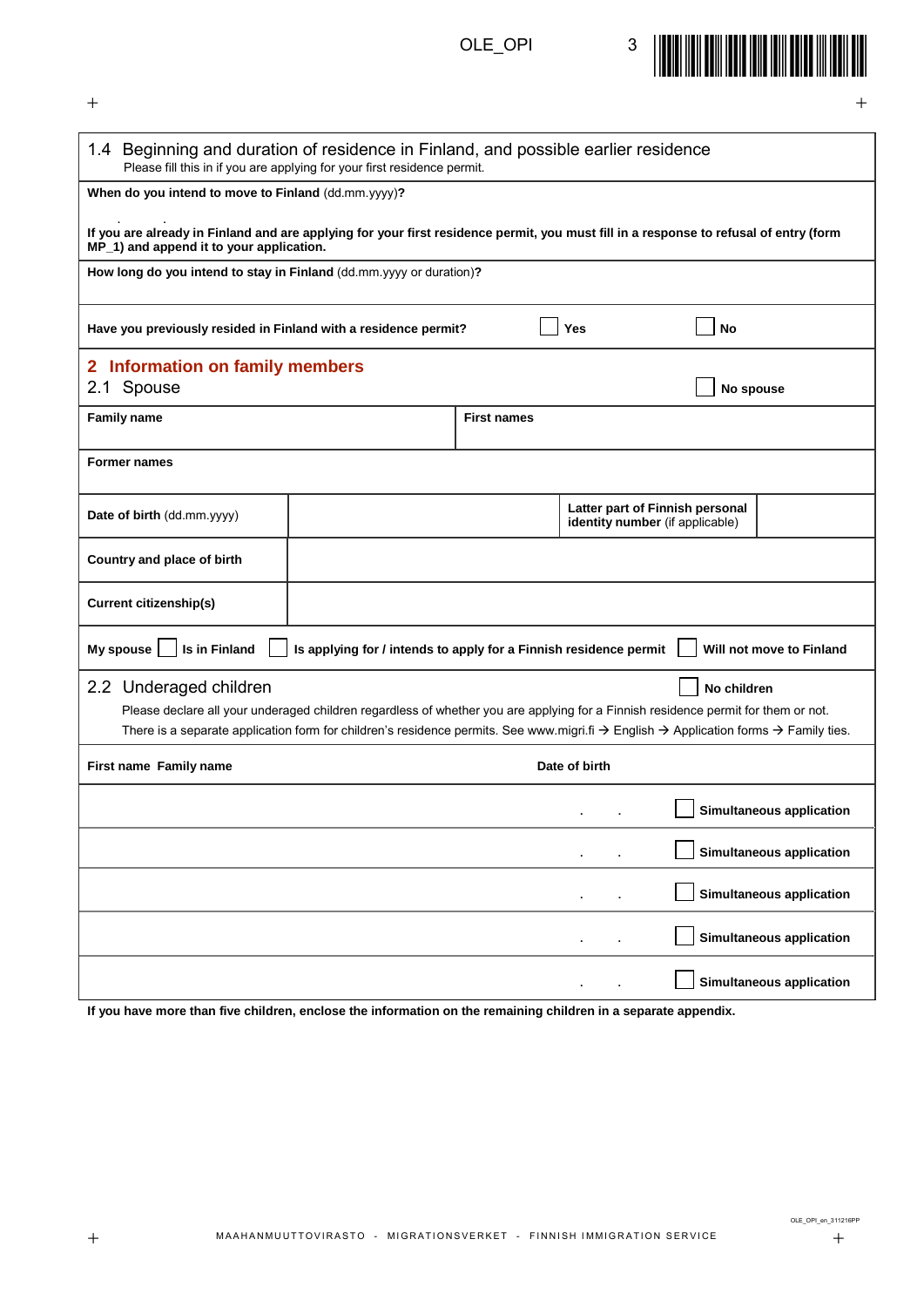$+$  +  $+$  +  $+$  +  $+$  +  $+$  +  $+$  +  $+$  +  $+$  +  $+$  +  $+$  +  $+$  +  $+$  +  $+$  +  $+$  +  $+$  +  $+$  +  $+$  +  $+$  +  $+$  +  $+$  +  $+$  +  $+$  +  $+$  +  $+$  +  $+$  +  $+$  +  $+$  +  $+$  +  $+$  +  $+$  +  $+$  +  $+$  +  $+$  +  $+$  +  $+$  +  $+$  +  $+$  +



# **SECTION B**

| Information on the studies<br>3<br>Educational institution and studies in Finland<br>3.1                                                                                                             |
|------------------------------------------------------------------------------------------------------------------------------------------------------------------------------------------------------|
| Educational institution where you have been accepted as a student                                                                                                                                    |
| A<br>Studies leading to a degree or vocational qualification (specify which degree or qualification)                                                                                                 |
| I have registered for the term/year<br>as<br>Present<br><b>Absent</b>                                                                                                                                |
| В<br>Exchange student (specify exchange programme)                                                                                                                                                   |
| C<br>Other studies (specify)                                                                                                                                                                         |
| If your studies do not lead to a degree or vocational qualification and are not related to an exchange programme, please explain why<br>you wish to study at this educational institution in Finland |
| <b>Duration of studies</b>                                                                                                                                                                           |
| If you intend to stay in Finland for longer than the duration of your studies, explain why<br>or                                                                                                     |
| If you wish to be issued a residence permit for longer than the duration of your studies, explain why                                                                                                |
| <b>Swedish</b><br>English<br><b>Russian</b><br><b>Study language</b><br><b>Finnish</b><br>Other (specify)                                                                                            |
| Why do you wish to study in Finland and in this particular field? Please fill this in if you are applying for your first residence permit.                                                           |
| 3.2 Previous studies and work experience<br>Please fill in this information if you are applying for your first residence permit and are not an undergraduate student or exchange<br>student.         |
| <b>Previous studies</b>                                                                                                                                                                              |
| How are your intended studies in Finland related to your earlier studies? If you already have a degree in this field, why do you wish<br>to continue your studies?                                   |

OLE\_OPI\_en\_311216PP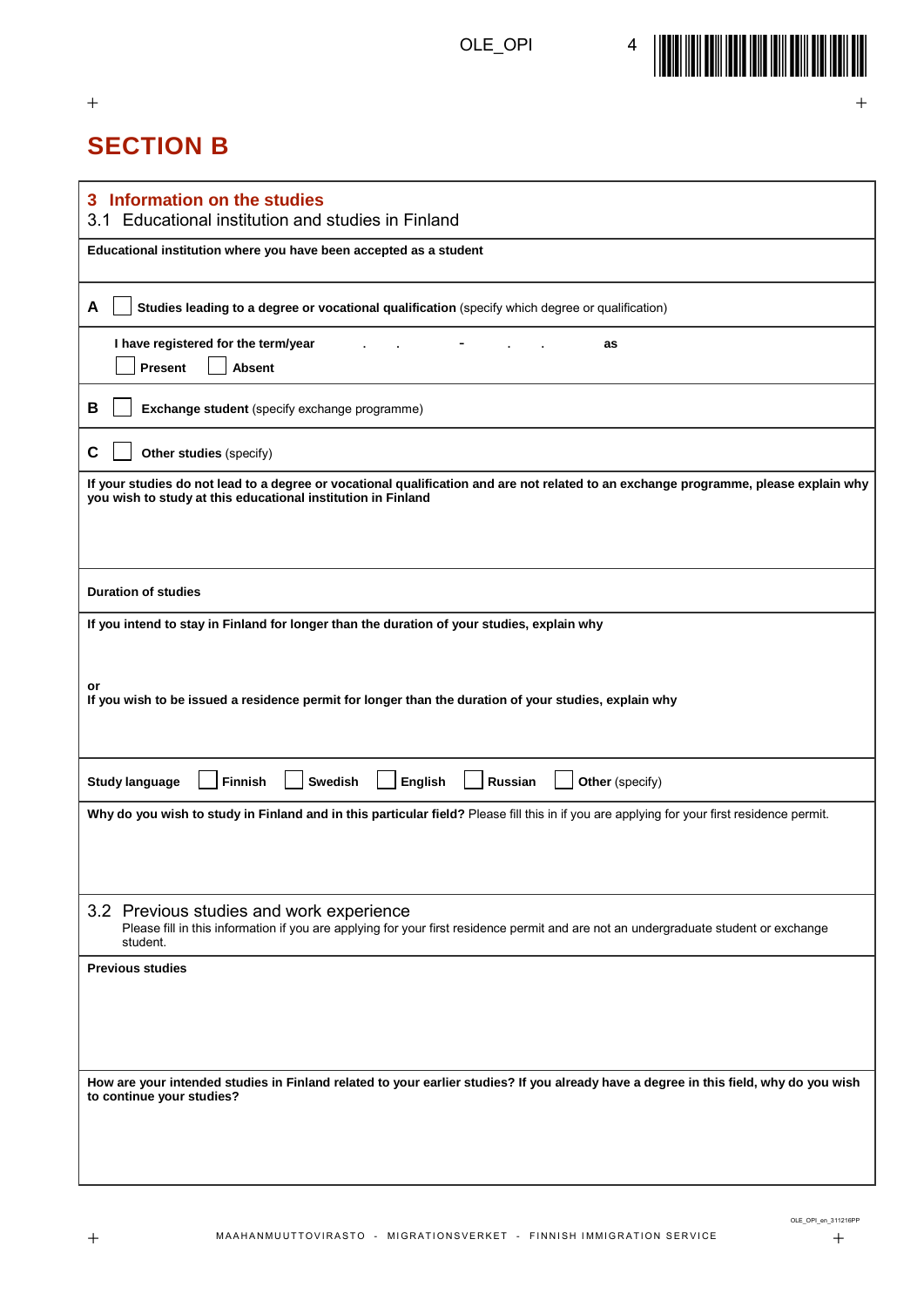

| $\pm$                                                                                                                                 | $^+$ |
|---------------------------------------------------------------------------------------------------------------------------------------|------|
| Do you have work experience in the field?                                                                                             |      |
| Yes, please specify                                                                                                                   |      |
| No                                                                                                                                    |      |
| Do you have other work experience? If so, please specify                                                                              |      |
|                                                                                                                                       |      |
|                                                                                                                                       |      |
|                                                                                                                                       |      |
|                                                                                                                                       |      |
|                                                                                                                                       |      |
|                                                                                                                                       |      |
| 4 Income and health insurance                                                                                                         |      |
| Income<br>4.1                                                                                                                         |      |
| How have you secured your income in Finland?                                                                                          |      |
| Personal funds (certificate of deposit or bank statement enclosed)                                                                    |      |
| What is the origin of your personal funds?                                                                                            |      |
| I have personal savings. How did you collect your savings?                                                                            |      |
|                                                                                                                                       |      |
| I have a sponsor/sponsors. Who sponsors you, and how did they get their funds?                                                        |      |
|                                                                                                                                       |      |
| I have collected personal funds some other way. In what way?                                                                          |      |
|                                                                                                                                       |      |
|                                                                                                                                       |      |
| Scholarship, grant (clarification on scholarship or grant enclosed)                                                                   |      |
| Benefits offered by educational institution (clarification of benefits enclosed)                                                      |      |
|                                                                                                                                       |      |
| Job (employment certificate enclosed)                                                                                                 |      |
| Other, please specify                                                                                                                 |      |
|                                                                                                                                       |      |
|                                                                                                                                       |      |
| Are you studying at the moment?<br>Yes<br>No                                                                                          |      |
| Yes<br>Are you employed?<br>No                                                                                                        |      |
| Name of educational institution / workplace and field of study / field of occupation                                                  |      |
|                                                                                                                                       |      |
| Are your studies in Finland subject to a fee?                                                                                         |      |
| Yes. I will pay the tuition fee myself. I need to have means available to pay the tuition fee as well as sufficient means of support. |      |
| Documentation enclosed.                                                                                                               |      |
| Yes. I have already paid the tuition fee. Documentation of the paid fee enclosed.                                                     |      |
| Yes. I do not pay the tuition fee myself, but (for example) receive a scholarship. Documentation enclosed.                            |      |
| Yes. I am exempted from paying tuition fees. Why?                                                                                     |      |
|                                                                                                                                       |      |
| Documentation enclosed.                                                                                                               |      |
| No, my studies are not subject to a fee.                                                                                              |      |
|                                                                                                                                       |      |
| The tuition fee is<br>EUR / study year.                                                                                               |      |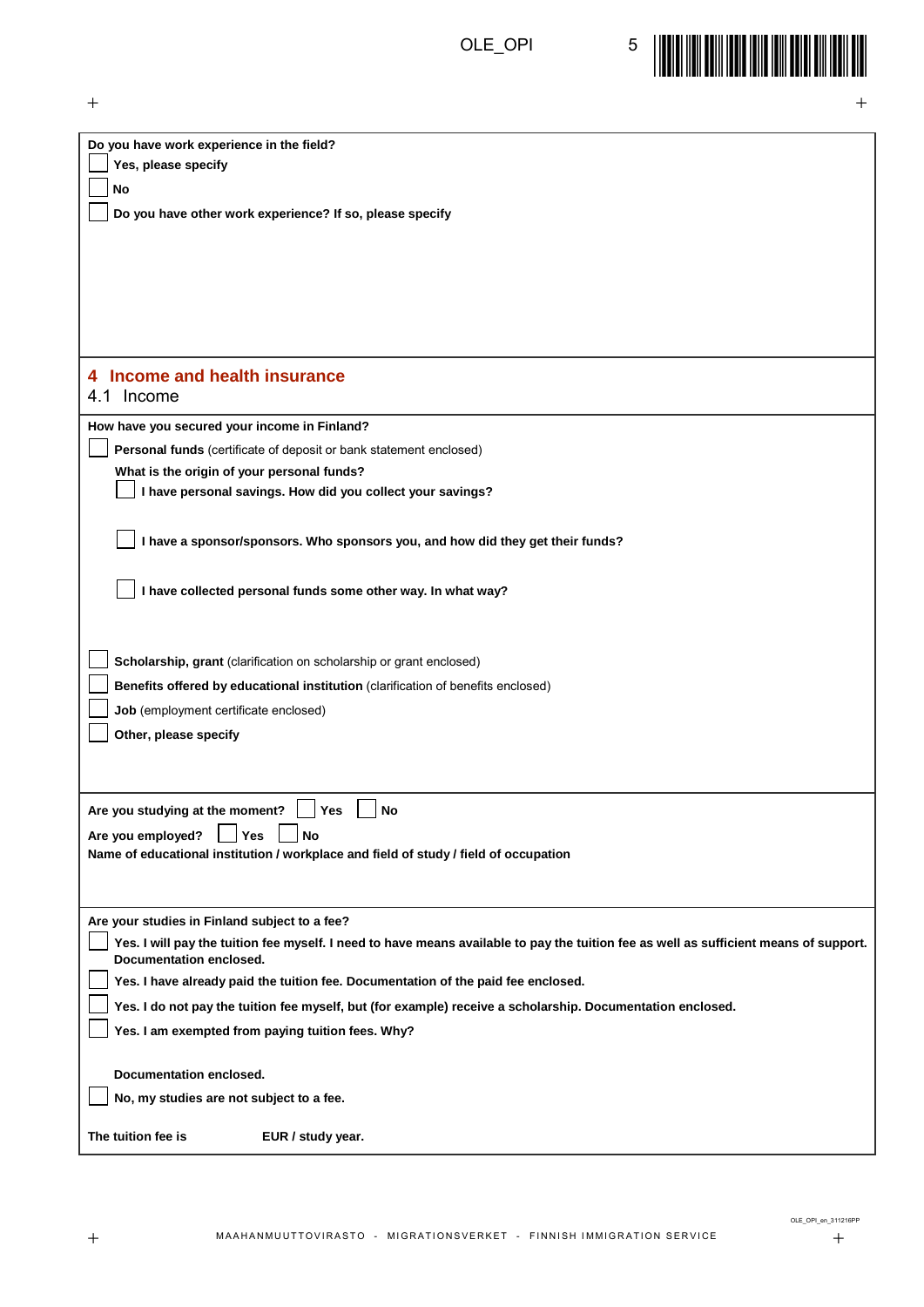

| ┿<br>$\pm$                                                                                                                                                                                                                                                                                                                 |
|----------------------------------------------------------------------------------------------------------------------------------------------------------------------------------------------------------------------------------------------------------------------------------------------------------------------------|
| 4.2 Health insurance                                                                                                                                                                                                                                                                                                       |
| Will your studies last at least two years?                                                                                                                                                                                                                                                                                 |
| Yes, and my health insurance covers pharmaceutical costs up to EUR 30,000<br>Yes, but my health insurance does not cover pharmaceutical costs up to EUR 30,000                                                                                                                                                             |
| Will your studies last less than two years?                                                                                                                                                                                                                                                                                |
| Yes, and my health insurance covers medical costs up to EUR 100,000                                                                                                                                                                                                                                                        |
| Yes, but my health insurance does not cover medical costs up to EUR 100,000                                                                                                                                                                                                                                                |
| Do you have a Finnish KELA card (Social Insurance Institution card)?<br>Yes<br>Nο<br>Do you have a European Health Insurance Card?<br><b>No</b><br>Yes                                                                                                                                                                     |
| <b>SECTION C</b>                                                                                                                                                                                                                                                                                                           |
| 5<br><b>Additional information for the application</b>                                                                                                                                                                                                                                                                     |
| Please state whether there is any other purpose for your residence in Finland than that stated above which you wish to declare. You may<br>also state any other facts or additional information that are relevant for your application or for your coming to Finland. You may enclose<br>a separate appendix if necessary. |
|                                                                                                                                                                                                                                                                                                                            |
|                                                                                                                                                                                                                                                                                                                            |
|                                                                                                                                                                                                                                                                                                                            |

### **6 Applicant's criminal history and refusal of entry**

|                                                | Have you ever been convicted of an offence and sentenced to punishment? |  |  |
|------------------------------------------------|-------------------------------------------------------------------------|--|--|
| No                                             | <b>Yes</b>                                                              |  |  |
|                                                | Which offence?                                                          |  |  |
|                                                | In what country and when?                                               |  |  |
|                                                | What was the punishment?                                                |  |  |
| Are you a suspect in a criminal investigation? |                                                                         |  |  |
| No                                             | Yes                                                                     |  |  |
|                                                | Which alleged offence?                                                  |  |  |
|                                                | In what country and when?                                               |  |  |
|                                                |                                                                         |  |  |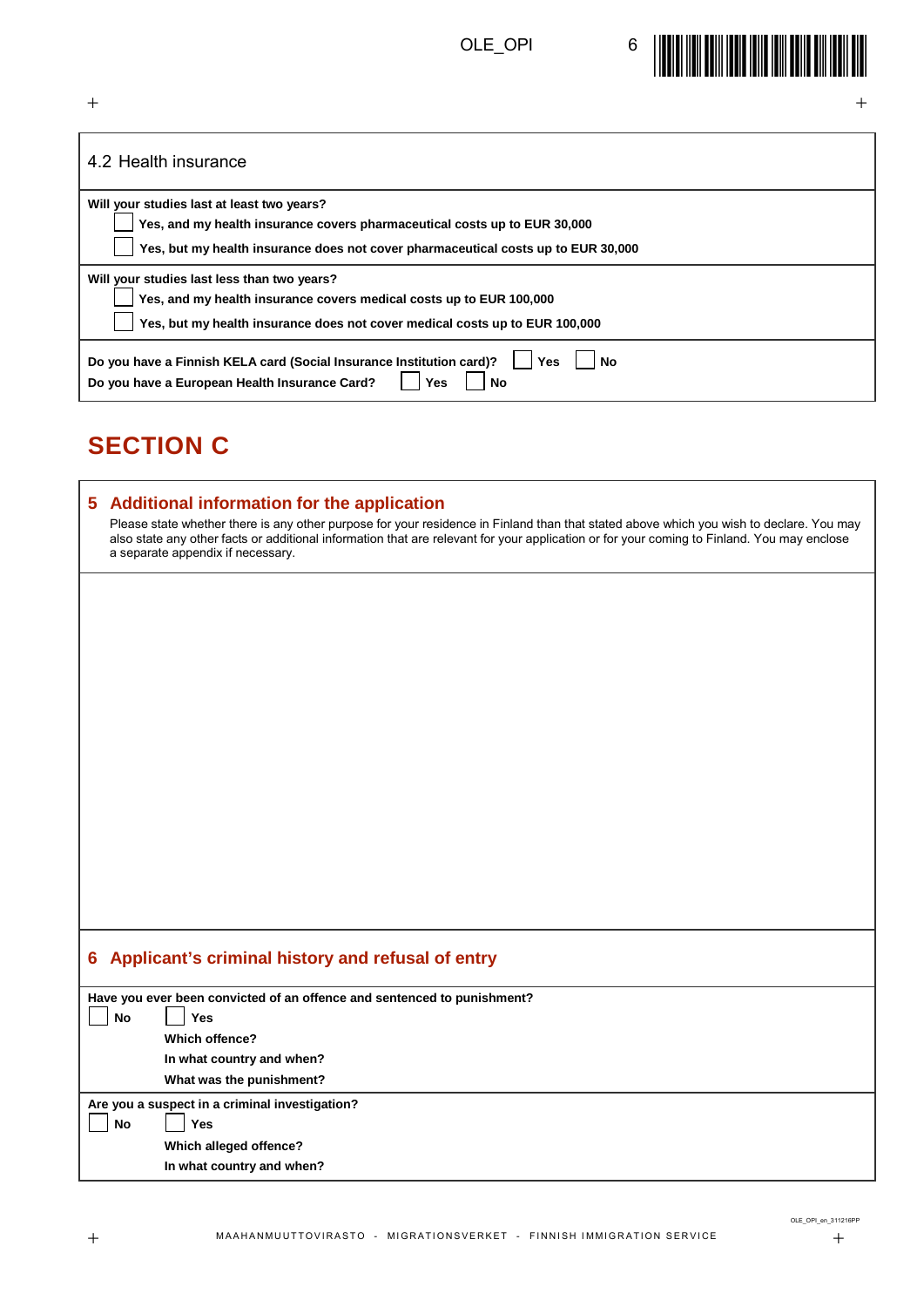

| Yes | Do you consent to the Finnish migration authorities obtaining a criminal record extract or similar report from foreign authorities?<br>No<br>Why? |
|-----|---------------------------------------------------------------------------------------------------------------------------------------------------|
|     | Have you been subject to a refusal of entry into the Schengen territory?                                                                          |
| No  | Yes                                                                                                                                               |
|     | Which country?                                                                                                                                    |
|     | Is the refusal of entry still in force?                                                                                                           |
|     | No. When was it in force?                                                                                                                         |
|     | Yes. Until when is it in force?                                                                                                                   |

 $+$  +  $+$  +  $+$  +  $+$  +  $+$  +  $+$  +  $+$  +  $+$  +  $+$  +  $+$  +  $+$  +  $+$  +  $+$  +  $+$  +  $+$  +  $+$  +  $+$  +  $+$  +  $+$  +  $+$  +  $+$  +  $+$  +  $+$  +  $+$  +  $+$  +  $+$  +  $+$  +  $+$  +  $+$  +  $+$  +  $+$  +  $+$  +  $+$  +  $+$  +  $+$  +  $+$  +  $+$  +

### **SECTION D**

#### **7 Processing fee**

According to Section 10 a of the Aliens Act (301/2004), in order for the processing of the application to continue after the residence permit application has been filed, the fee charged for the processing must be paid. The application expires if the fee is not paid within a reasonable time.

Please pay the processing fee when you submit the application. If you do not pay the processing fee, your application will not be processed and the application will expire within a month after you submitted the application. After this, if you still want to apply for a residence permit in Finland, you have to file a new application.

## **SECTION E**

#### **8 Date and signature**

I am applying for a Finnish residence permit and hereby affirm with my signature that the information I submit in this application and its appendices is correct and accurate. I am aware that providing false personal information and false written documentation to the authorities is an act punishable under the Penal Code in Finland and that providing false information may lead to a refusal of a residence permit or the cancelling of an existing permit, repatriation and imposal of a refusal of entry into the Schengen territory.

**Place and date** Signature

**\_\_\_\_\_\_\_\_\_\_\_\_\_\_\_\_\_\_\_\_\_\_\_\_\_\_\_\_\_\_\_\_\_\_\_\_\_ \_\_\_\_\_\_\_\_\_\_\_\_\_\_\_\_\_\_\_\_\_\_\_\_\_\_\_\_\_\_\_\_\_\_\_\_\_\_\_\_\_\_\_\_\_\_**

**Name in block letters**